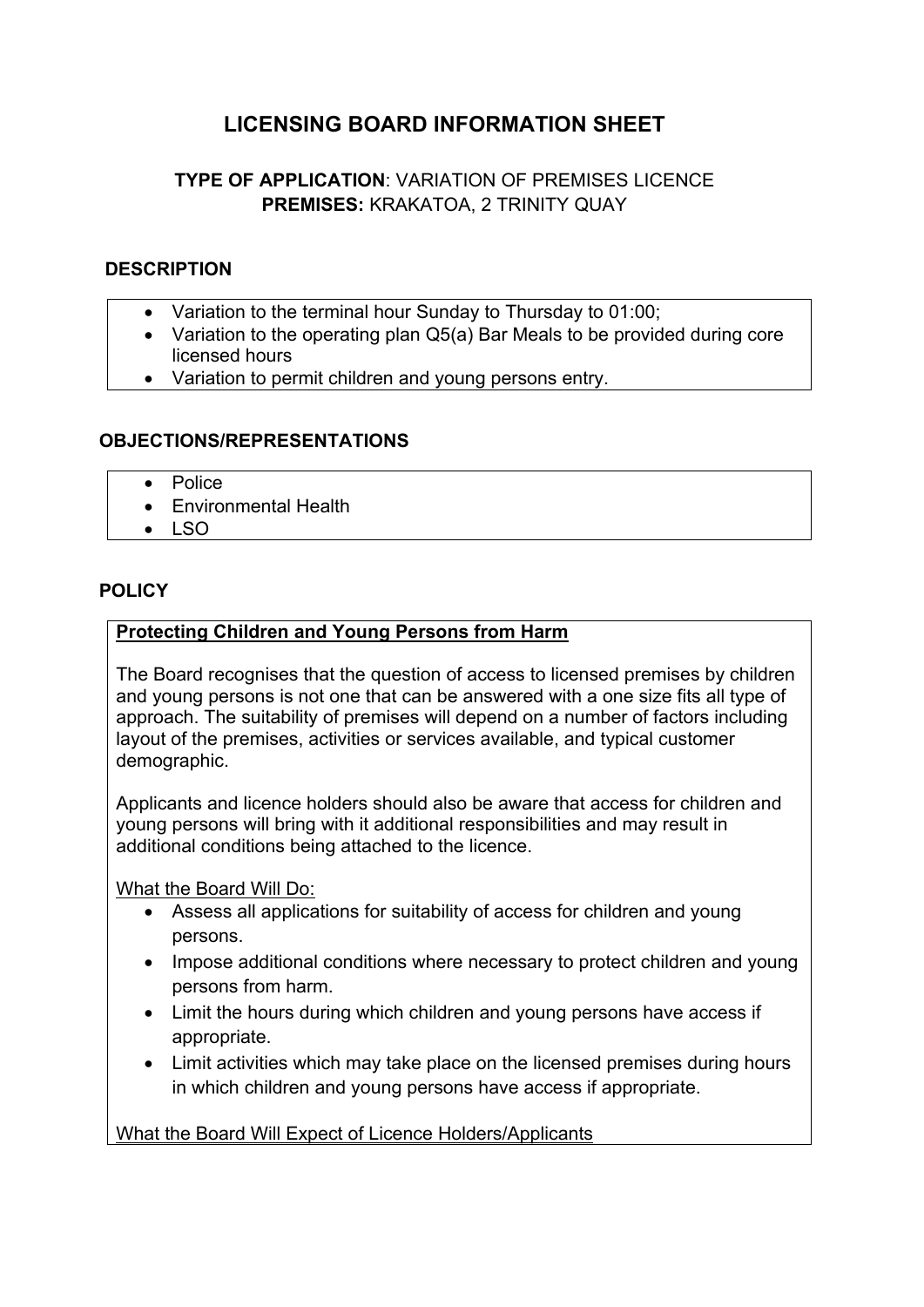- Consider the ambience of premises and what is appropriate in terms of children and young persons' access.
- Ensure facilities are appropriate to the areas of the premises to which children and young persons are to be afforded access.
- Vigilance against underage drinking and proxy purchasing.
- Strict enforcement of Challenge 25.
- Comprehensive and up to date staff training.
- Restrict access for children and young persons to appropriate hours and parts of the premises.

### **Preventing Public Nuisance**

The Board believes that licensed premises have the potential to have a significant impact on communities. It wishes to maintain and protect the amenity of the surrounding neighbourhoods whilst recognising the valuable cultural and social aspects of such premises.

Whilst licensing powers are not the main statutory mechanism for dealing with public nuisance in general the Board will interpret public nuisance in a wider sense where it relates to the operation of licensed premises, and in particular issues such as noise and litter.

Again, a number of factors should be considered including, but not limited to:

- Location of premises. In particular the proximity to residential or noise sensitive premises such as medical facilities, sheltered housing, schools, places of worship, nurseries and suchlike.
- Hours of operation. Closely related to the location of the premises, the hours of operation should reflect what is appropriate for the surrounding neighbourhood. The terminal hours indicated in the Supplementary Policy on Licensed Hours are the maximum available and will not be suitable for all premises.
- Nature of activities. Any activities carried on in the licensed premises should not be detrimental to the ambience of the locality.
- Outdoor areas. The Board will include a Supplementary Policy on this issue, but applicants will require to ensure that the inclusion of an outdoor licensed area in any premises is appropriate and will not contravene the licensing objective of preventing public nuisance.
- Smoking areas. These should be designed to minimise public nuisance and regularly monitored to cut down on noise and litter.
- Noise from patrons entering and exiting the premises.

What the Board Will Do:

- Consider the proximity of proposed licensed premises to noise sensitive premises when considering applications.
- Ensure that licensed hours and activities are appropriate for the type of premises and locality. The terminal hours indicated in the Supplementary Policy on Licensed Hours are the maximum available and will not be suitable for all premises.
- Improve communication between the trade, partners and local communities.